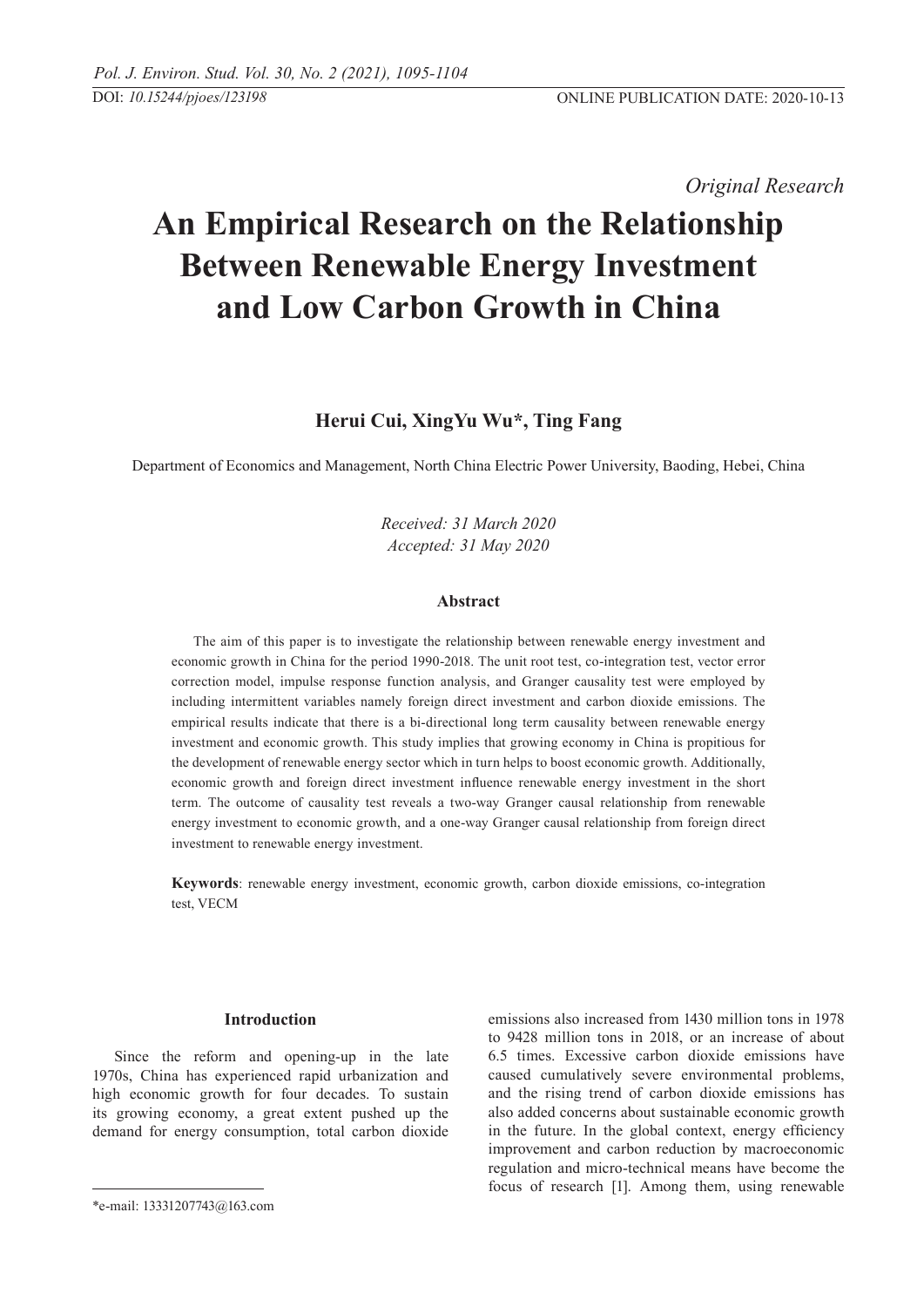

Fig. 1. China's renewable energy investment, 2004-2018.

energy is becoming an important means to create a cleaner environment, reduce carbon dioxide emissions, optimize the energy structure and enhance energy security.

The renewable energy generation in China has already grown 15-fold in the past 30 years, but it only accounted for 26.7% of the total energy produced in 2018. In other words, most of the energy consumed is still derived from fossil fuels that are harmful to the environment. To improve the development and utilization of renewable energy, the Chinese government has been increasing investment and subsidies for renewable energy. For the seventh year in a row, China has been the world's largest investor in renewable energy. In 2018, China accounted for almost a third of the world's investment in renewable energy, reaching \$91.2 billion. China's renewable energy supply is growing and its renewable energy technology is leading the world. It can be implied that in order to ensure sustainable economic development, China attaches great importance to the development of renewable energy. It is also noteworthy that, due to a large amount of investment and subsidies used to promote the development of renewable energy, China has had a subsidy gap for several years. As we can see in Fig. 1, the total amount of renewable energy investment has also fallen for the first time in 2018, but it has been on an upward trend for the past 14 years. This raises concerns about whether high levels of renewable energy investment can be sustained. Therefore, it is of great significance to explore the nexus between renewable energy investment and economic growth in China.

With the rapid development of economic globalization, the use of foreign direct investment (FDI) has become increasingly important for a country's economic development, especially for developing countries. According to the "Investment Trends Monitor" issued by the United Nations, China's foreign direct investment in 2018 reached \$ 140 billion, continuing to become the second largest country that attracted FDI inflow. The inflow of FDI could help

to accelerate the process of transferring knowledge, technology and management experience of the home country to the host country [2]. FDI is also crucial for renewable energy development, as foreign direct investment can provide funding and technical support for the development of renewable energy [2]. On the other hand, foreign direct investment can also stimulate investment in renewable energy by stimulating domestic economic development [3].

In existing studies, economists pay close attention to the relationship between renewable energy consumption and economic development. Tugcu et al. [4] explored the dynamic causal relationships between renewable and non-renewable energy consumption and economic growth of G7 countries through the autoregressive distribution lag (ARDL) model. Their results suggest that there exists bi-directional causality between nonrenewable energy consumption and economic growth for each country, and there is no causal relationship between renewable energy consumption and economic growth in France, Italy, Canada, and the USA. Amri [5] investigated economic growth-energy consumption nexus in Algeria between 1980 and 2012, concluding that solid evidence for only non-renewable energy has a causal relationship with economic growth and the role of renewable energy is not obvious. Lin and Moubarak [6] pointed out that there was a two-way long-term causal relationship between renewable energy consumption and economic growth using an autoregressive distribution lag model (ARDL). Similarly, Ito [7] analyzed the GMM and PMG of 42 developed countries and concluded that the long-term contribution of renewable energy consumption to economic growth is positive. Similar results were provided by Huang [8] and Bhattacharya et al. [9]. In contrast, Ocal and Aslan [10] found that renewable energy consumption has a negative impact on economic growth in Turkey. The same result was found for West Africa by Maji et al. [11]. The relationship between renewable energy and economic growth has also proved to be neutral. Payne [12] compared the causal relationship between non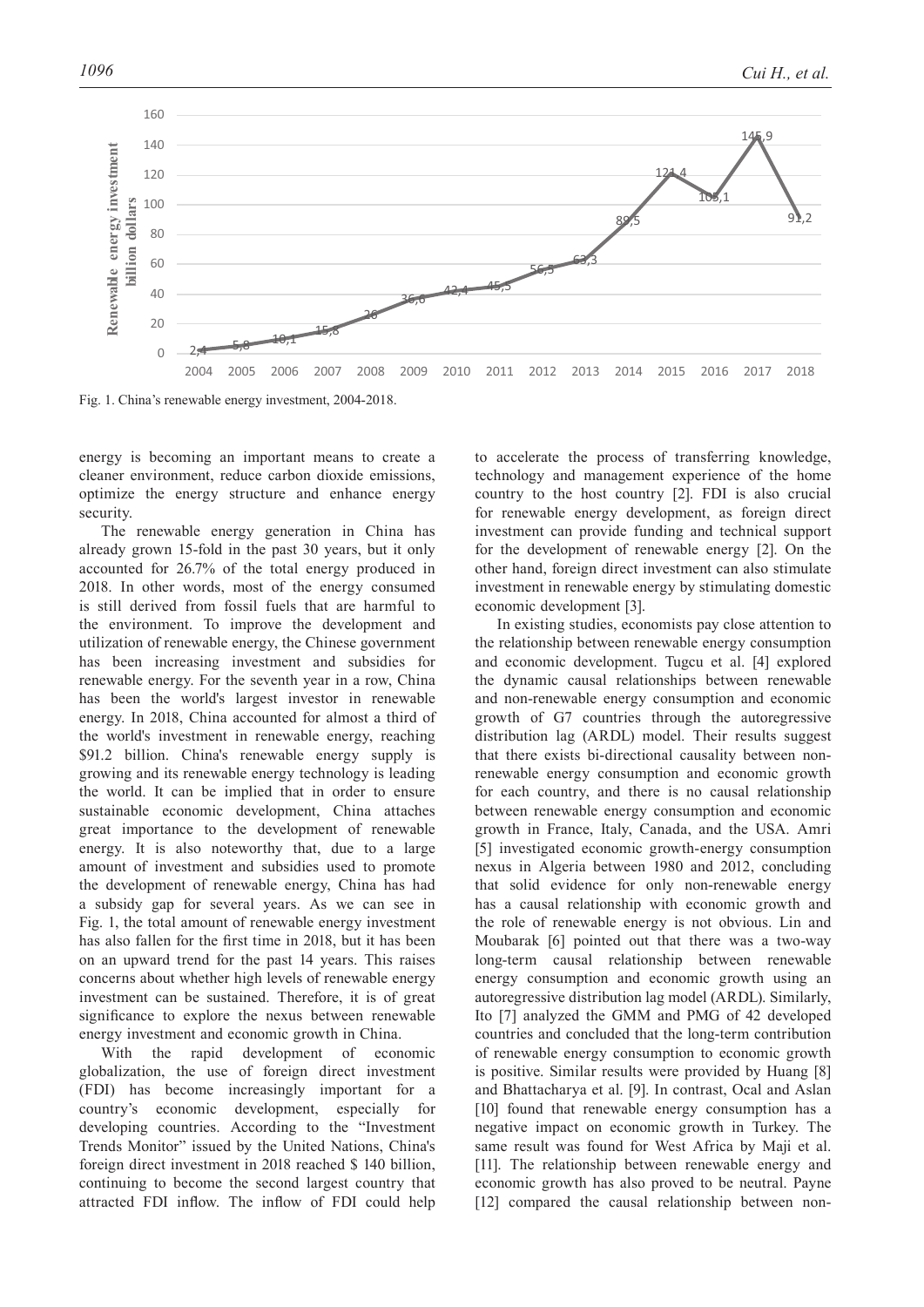renewable energy and renewable energy consumption and economic growth in the US from 1949 to 2006, the Toda-Yamamoto causality tests showed the relationship between these variables were neutral. Similar results were also proved in other countries, such as Yıldırım [13], Akhmat [14].

There is also plentiful research on the relationship between renewable energy, carbon emissions and FDI. Khoshnevis and Shakouri [15] studied the data of Germany from 1975-2014 through the VAR model, and found that non-renewable energy consumption played an important role in increasing  $CO<sub>2</sub>$  emissions, as did economic growth. Renewable energy has a positive effect on reducing  $CO<sub>2</sub>$  emissions and economic growth. Similarly, Ang [16] also obtained the same results. Ben et al. [17] investigated Granger causality between renewable energy consumption, tourism numbers, trade openness, economic growth, foreign direct investment (FDI), and carbon dioxide emissions, showing that renewable energy and FDI contribute to the reduction of carbon emissions, while trade and economic growth lead to higher carbon emissions. Toumi [18] also found that foreign direct investment inflows will accelerate innovation in clean technologies and accelerate renewable energy development, which will help developing countries achieve sustainable development goals. Mert et al. [19] investigated foreign direct investment (FDI) and the potential of renewable energy consumption on carbon dioxide  $(CO_2)$  emissions in 21 Kyoto countries, concluding that economic growth cannot ensure environmental protection itself, and due to the development of renewable energy and the inflow of foreign direct investment, carbon dioxide emissions will be greatly reduced.

Some scholars have also discussed the development status and development policies of renewable energy in the world. Liu et al. [20] introduced the current development situation of renewable and sustainable energy in China and found that there are some obvious questions during the renewable energy development, such as policy barrier, economy barrier, technology barrier, market barrier, and so on. To achieve a low carbon economy and society in the future, it is important to solve those questions. Certainly, this requires strong financial and policy support of central and local governments. Chen [21] used a dynamic system-GMM panel model to explore the effect of economic growth,  $CO<sub>2</sub>$  emissions, foreign trade, and urbanization on renewable energy consumption, concluding that economic development has an important positive impact on renewable energy consumption, and China must continue to design policies include economic landscape free of corruption and good monetary and fiscal policies encourage promote economic growth to promote sustainable economic development. Schuman and Lin [22] described the mechanisms established by the Renewable Energy Law and its implementing regulations, showing that China is gradually advancing its renewable energy development goals and is doing its

best to solve some of the development challenges. These efforts can help China achieve a cleaner electricity supply and future sustainable development. Zhang et al. [23] introduced the energy structure and the development status of renewable energy in China and found that the only way to resolve the contradiction between economic growth and high carbon dioxide emissions is to integrate renewable energy into China's future energy system. However, there are still many problems in the development of renewable energy, such as poor quality of renewable energy power generation and low operating efficiency. Kuhns and Shaw [24] investigated the impact of several renewable energy sources such as wind, solar, and hydropower on American society, showing that the development of renewable energy has a positive effect on the US market

and jobs, infrastructure planning, and economics. There is also some research focused on exploring the impact of energy investment. Samouilidis and Mitropoulos [25] indicated that energy investment has promoted economic growth, especially in the context of increasing energy prices. Lu et al. [26] also pointed out GDP and carbon emissions increase significantly with energy investment. Sim [27] studied the economic and environmental value of renewable energy investments, with the conclusion that the government should increase renewable energy subsidies and investment, and should also reevaluate its R&D investment strategy to reduce carbon emissions. Zhai and Song [28] also conducted a similar study on China and found that there is no causal relationship between the impact of economic growth and investment in renewable energy on carbon emissions, regardless of the short-term or long-term relationship. However, the reduction of carbon emissions caused by the development of renewable energy has a negative impact on the economy.

Reviewing the existing literature, some attempts have been made to examine the relationship between renewable energy and economic development. However, previous studies of the relationship between renewable energy and economic development mainly emphasized renewable energy consumption, research conducted on the relationship between renewable energy investment and economic growth is rare. Therefore, the purpose of this paper is to investigate the causal relationship between economic growth and renewable energy investment. Since FDI and carbon dioxide emissions may be affected by or influence changes in renewable energy investment and economic growth, we have incorporated these two variables into the framework. The main contributions of this study are as follows. First of all, this study for the first time quantitatively examines the relationship between total GDP, renewable energy investment, carbon dioxide emissions and FDI in China. Given that China is in the energy transition phase, while ensuring economic growth, China needs to adjust energy structure and reduce carbon emissions through the development of renewable energy. Moreover, FDI is of great significance for both economic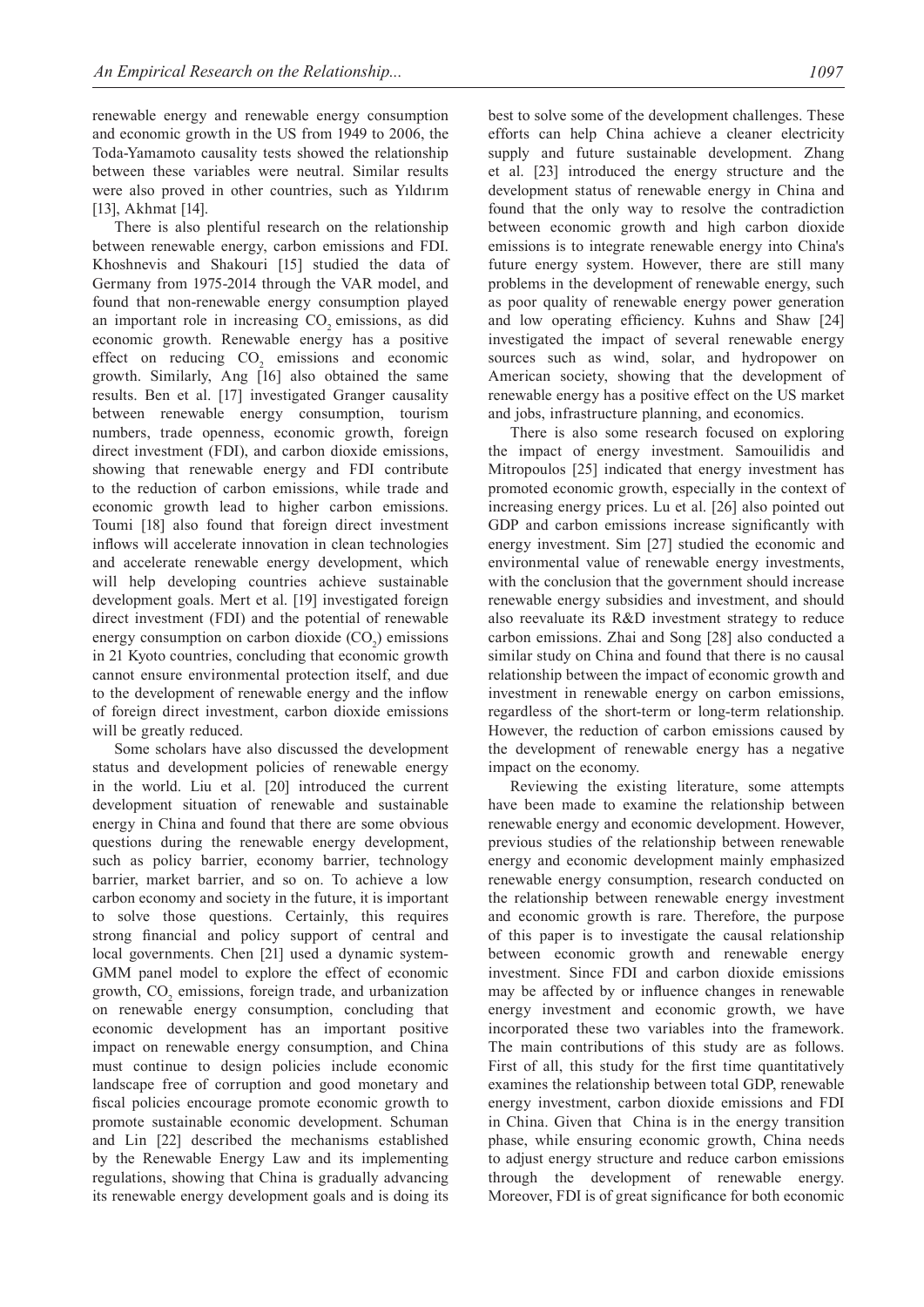growth and renewable energy investment. Hence, the comprehensive analysis of the relationship between the four variables is very meaningful and reasonable. Second, the analysis of factors affecting the investment of renewable energy provides significant policy implications on how to accelerate the development of renewable energy in China by formulating and coordinating proper policies on economic development. To the best of our knowledge, few studies have utilized the VECM model to reveal the causal relationship between renewable energy investment and economic growth, which will be the main contribution of our paper.

The remainder of the paper is as follows: Section 2 provides a brief literature review on the relationship between renewable energy and economic growth. Section 3 presents the data and explains the method employed. The results and discussion is provided in Section 4, while the conclusion and policy implications are outlined in Section 5.

#### **Data and Methodology**

Considering the availability of data, annual data covering the period of 1990-2018 are used. In this paper, the data include renewable energy investment, economic growth, foreign direct investment and carbon dioxide emissions. All original data were collected from the official website of the Statistical Office of the People's Republic of China, China Energy Statistics Yearbook, British Petroleum statistical review of World Energy and Global Trends In Renewable Energy Investment product by Bloomberg. In order to reduce the impact of price factors and heteroscedastic factors on the research results, GDP, renewable energy investment and FDI series were converted into data based on the 1990 retail price index as the base period. To ensure the stability of the data, the natural logarithm of the data was used.

This paper used the vector error correction model (VECM) to study the relationship between economic growth (GDP), renewable energy investment(REI), FDI and carbon dioxide emissions  $(CO_2)$  from the perspective of long-term equilibrium relationship and short-term dynamic relationship. During the calculation, we defined  $y_t = (lnGDP, lnREL, lnFDI, lnCO_2)'$ , and the four VAR models could be obtained with a lag period of k, which could be expressed as:

$$
y_{t} = a_{t} + \sum_{j=1}^{K} \prod_{j} y_{t-j} + u_{t}
$$
 (1)

...where at =  $(a_1, a_2, a_3, a_4)$ ', ut =  $(u_1, u_2, u_3, u_4)$ '

Among them,  $y_t$  is 4\*1 order time series vector,  $u_t$  is 4\*1 order constant term column vector, and the mean value is the white noise of 0, Πj is 4\*4 order parameter matrix. Making a differential transformation of equation (1) results in:

$$
1098 \t\text{Cui } H, \text{ et al.}
$$

$$
\Delta y_{t} = \sum_{j=1}^{k-1} \Gamma_{j} \Delta y_{t-j} + \prod y_{t-1} + \varepsilon_{t} \quad (2)
$$

In equation (2),  $\Pi = \sum_{j=1}^{n} \prod_{j=1}^{n}$ ,  $\varepsilon_t$  is white noise with the mean value of 0.

If there is a co-integration relationship among the three variables represented by equation (1), then equation (2) can be represented by the error correction model (3):

$$
\Delta y_{t} = \sum_{j=1}^{k} \Gamma_{j} \Delta y_{t-j} + \beta \text{ VECM}_{t-1} + \varepsilon_{t(3)}
$$

In formula (3), VECM is determined by the longterm equilibrium relationship of economic growth (GDP), renewable energy investment(REI), FDI and carbon dioxide emissions  $(CO_2)$ , the absolute value of reflects the rate of adjustment to the long-term equilibrium value after the sequence is impacted by the short-term impact. The greater the absolute value, the faster the adjustment [29].

### **Results and Discussion**

# Unit Root Test

Before establishing the model, the stability of the research variables was tested to ensure that there were no spurious regressions. In this paper, Augmented Dickey-Fuller(ADF) and Phillips-Perron (PP) statistics were adopted in the unit root tests to ensure the stability of the time series. The test results are shown in Table 1.

As shown in Table 1, for the ADF and PP-Choi tests of the time series, we found that the p-values of lnGDP,  $lnREI$  and  $lnCO<sub>2</sub>$  were all greater than 0.05, that is, the null hypothesis was rejected. Then the first-order difference was used to correct the non-stationary series. Moreover, the p-values of these four series were all less than 0.05. It can be seen that lnGDP, lnREI and lnCO<sub>2</sub> were all first-ordered I(1) processes, and lnFDI was an I(0) process. By eliminating the unit root, a smooth time series was obtained, to pave the way for the next co-integration test.

#### Co-Integration Test

If the linear combination of time series of multiple variables is stationary, there is a co-integration relationship between the series. Discrimination and determination of co-integration relationship is an important prerequisite for regression analysis between variables. This paper used Johansen-Juselius cointegration to test whether there was a long-term equilibrium relationship between lnGDP, lnREI, InFDI and  $ln CO<sub>2</sub>$ . The results in Table 2 demonstrate a longterm equilibrium relationship between the variables.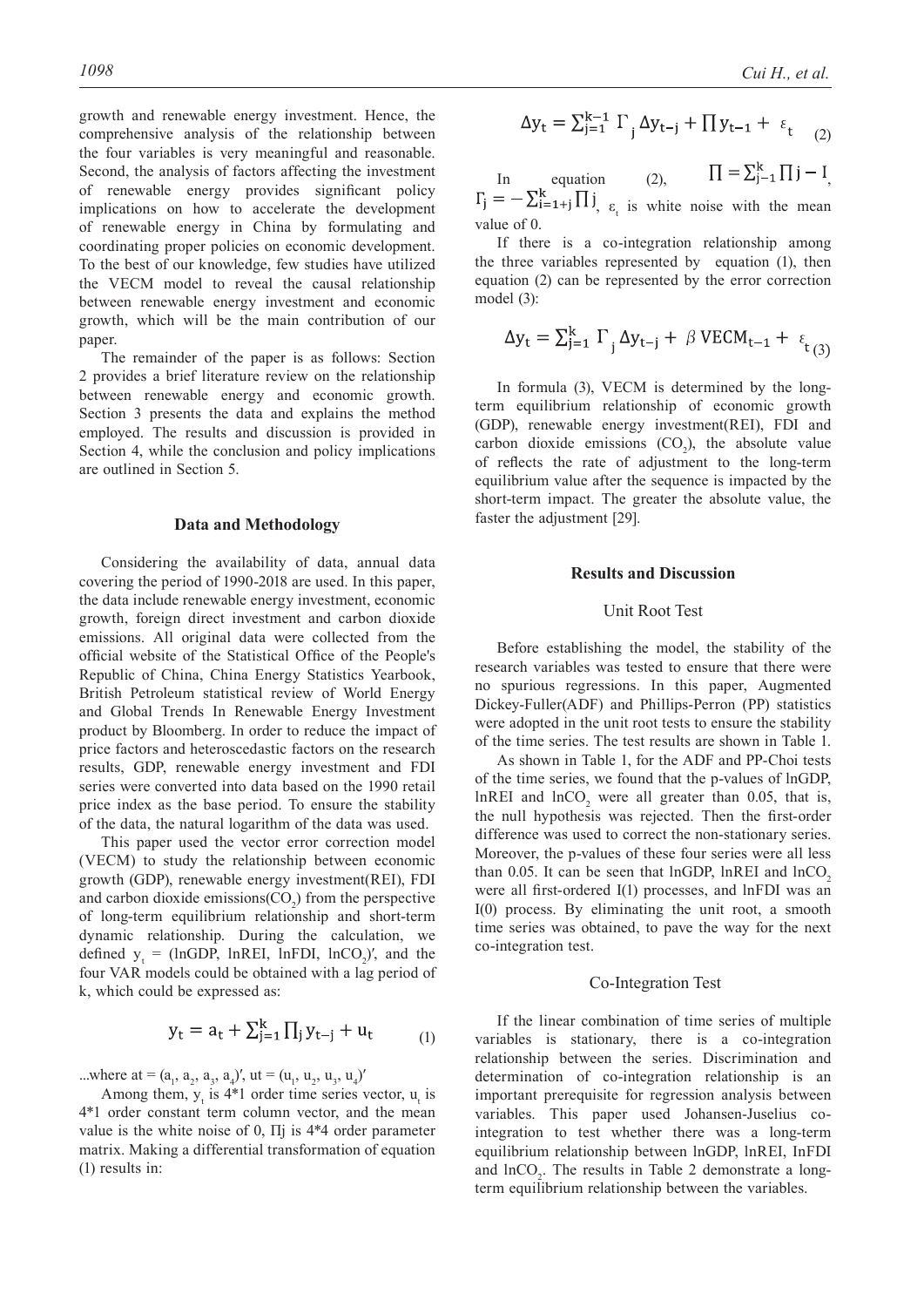|           | Order       | lnGDP<br>InREI    |         | $lnCO$ ,          |         | lnFDI             |         |                   |         |
|-----------|-------------|-------------------|---------|-------------------|---------|-------------------|---------|-------------------|---------|
|           |             | <b>Statistics</b> | p-value | <b>Statistics</b> | p-value | <b>Statistics</b> | p-value | <b>Statistics</b> | p-value |
| ADF       | Zero order  | $-0.5786$         | 0.8597  | $-1.0541$         | 0.7192  | $-0.9897$         | 0.7416  | $-4.9206$         | 0.0005  |
|           | First order | $-4.9179$         | 0.0005  | $-4.6632$         | 0.0010  | $-2.4422$         | 0.0047  | $-7.0175$         | 0.0000  |
| <b>PP</b> | Zero order  | $-0.2470$         | 0.9209  | $-1.0256$         | 0.7299  | $-0.9798$         | 0.7463  | $-4.9803$         | 0.0005  |
|           | First order | $-4.9199$         | 0.0005  | $-4.8049$         | 0.0007  | $-3.9864$         | 0.0029  | $-7.8626$         | 0.0000  |

Table 1. The unit root tests.

Note: Eviews10 has been used for the tests.  $lnGDP$ ,  $lnREL$ ,  $lnCO<sub>2</sub>$  and  $lnFDI$  stand for logarithmic total GDP, logarithmic total renewable energy investment, logarithmic total carbon dioxide emission and logarithmic total FDI, respectively. The meanings of these symbols are identical in the following tables.

According to Table 2, there are three co-integration relationships among the four time series, showing that co-integration relationships exist between the variable sequences, which can be used to build a VEC model. Among them, we choose one of the representative cointegration equations which can be represented as follows:

# *lnGDP* = 0.733*lnFDI* + 0.432*lnREI* + 1.126*ln*CO<sub>2</sub> - 0.1 0.18

This co-integration equation reveals the longrun elasticity of the research variables. It shows that carbon dioxide emissions are the most important factor affecting economic growth, every 1% increase in carbon dioxide emissions will cause economic growth of 1.126%. It can also be seen that renewable energy investment and FDI also have a positive impact on economic growth. A similar result was provided by Lin and Moubarak [6]. After proving the long-term co-integration relationship of the variables through the co-integration test, we can continue to build a VECM model to verify the relationship between the variables.

## VECM Model Analysis

VECM model is a VAR model based on the co-integration relationship of variables, the term representing the deviation from the long-term equilibrium relationship is put into the model as an explanatory variable, describing a long-term adjustment to the equilibrium deviation. This error correction model based on co-integration theory can reflect not only the long-term related information between different economic sequences but also the short-term deviation from the long-term equilibrium correction mechanism. It is a model with a combination of long-term and shortterm stability and reliability. The estimation results are shown in Table 3.

We are generally more concerned about the overall test results of the VECM model, as we see in Table 3, AIC =  $-8.8117$ , SC =  $-7.4679$ , both test statistics are small, indicating that the model estimation works well.

The size of the error correction term coefficient reflects the adjustment effort for deviation from longterm equilibrium. As can be seen from Table 3, the coefficients of the error correction terms are 0.01285, 0.16746 and 0.08731. This means that when economic

| Hypothesized no. of CE(s)   | Eigenvalue | <b>Trace Statistic</b> | 0.05 Critical Value | Prob   |  |
|-----------------------------|------------|------------------------|---------------------|--------|--|
| None                        | 0.8893     | 119.5726               | 47.8561             | 0.0000 |  |
| At most 1                   | 0.7676     | 63.3427                | 29.7970             | 0.0000 |  |
| At most 2                   | 0.5824     | 24.3943                | 15.4947             | 0.0018 |  |
| At most 3                   | 0.0628     | 1.6872                 | 3.8414              | 0.1940 |  |
| Hypothesized no. of $CE(s)$ | Eigenvalue | Max-Eigen Statistic    | 0.05 Critical Value | Prob   |  |
| None                        | 0.8893     | 57.2298                | 27.5843             | 0.0000 |  |
| At most 1                   | 0.7676     | 37.9484                | 21.1316             | 0.0000 |  |
| At most 2                   | 0.5824     | 22.7071                | 14.2646             | 0.0019 |  |
| At most 3                   | 0.0628     | 1.6872                 | 3.8414              | 0.1940 |  |

Table 2. Co-integration test results.

Note: Probabilities are computed using asymptotic Chi-square distribution.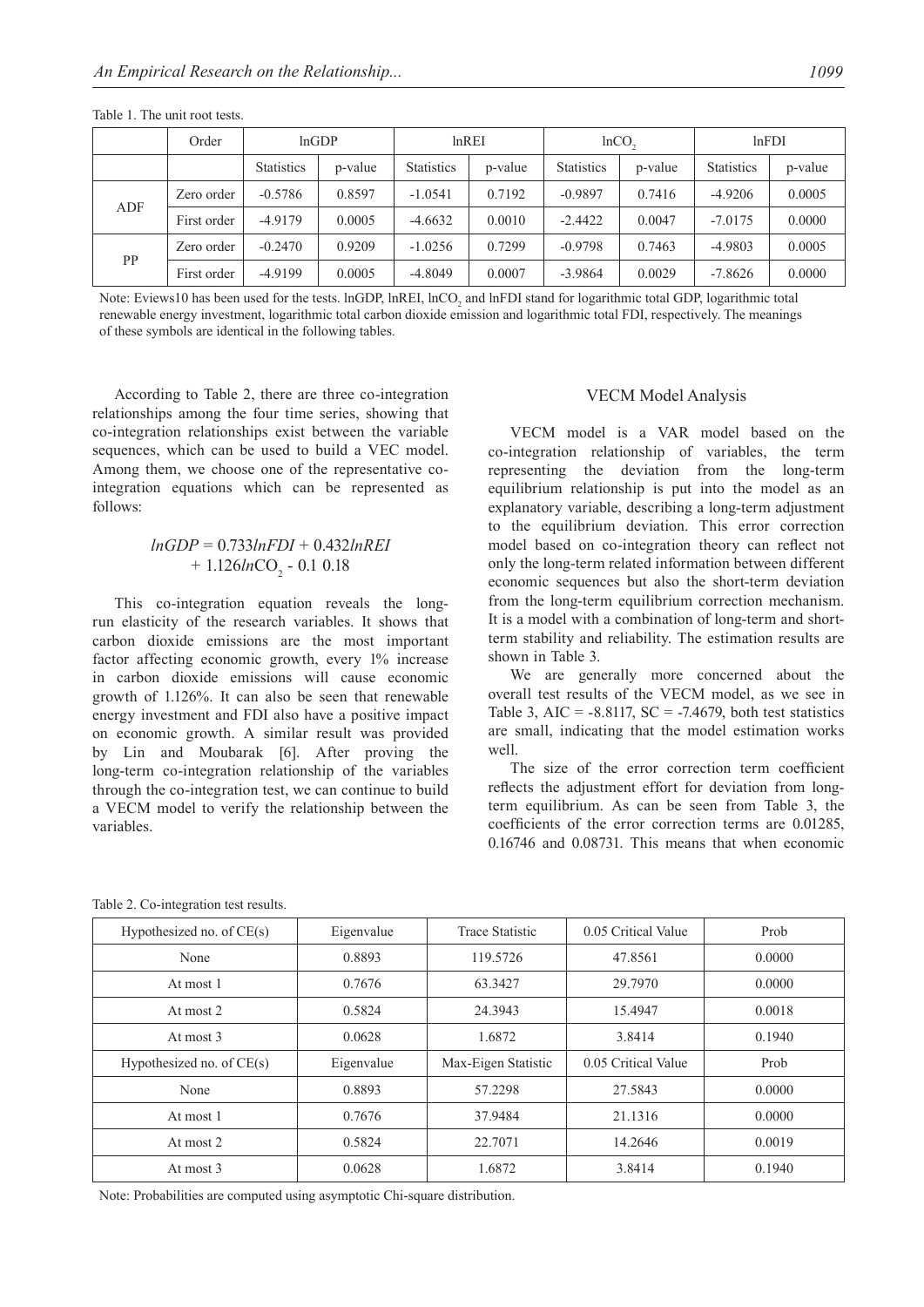| Error Correction:     | D(lnGDP)     | D(lnFDI)                              | D(lnREI)     | $D($ lnCO <sub>2</sub> $)$ |  |
|-----------------------|--------------|---------------------------------------|--------------|----------------------------|--|
|                       | 0.012853     | 0.167461<br>0.087311                  |              | $-0.004182$                |  |
| CointEq1              | (0.01393)    | (0.01636)                             | (0.04896)    | (0.00540)                  |  |
|                       | [0.92267]    | [0.2368]                              | [1.78325]    | $[-0.77377]$               |  |
|                       | 0.016671     | $-0.005126$<br>1.428249               |              | $-0.161643$                |  |
| $D(lnGDP(-1))$        | (0.18933)    | (0.22234)                             | (0.66547)    | (0.07346)                  |  |
|                       | [0.08805]    | $[-0.02305]$<br>0.236683<br>(0.07980) | [2.14623]    | $[-2.20042]$               |  |
|                       | $-0.081501$  |                                       | $-0.260846$  | 0.033654                   |  |
| $D(lnFDI(-1))$        | (0.06796)    | (0.23885)                             |              | (0.02637)                  |  |
|                       | $[-1.19932]$ | [2.96579]                             | $[-1.09207]$ | [1.27639]                  |  |
|                       | 0.116173     | 0.042876                              | $-0.224979$  | $-0.019304$                |  |
| $D(\text{lnREI}(-1))$ | (0.05874)    | (0.06898)                             | (0.20646)    | (0.02279)                  |  |
|                       | [1.97779]    | [0.62156]                             | $[-1.08971]$ | $[-0.84703]$               |  |
|                       | 0.629025     | $-0.113467$                           | 1.871500     | 0.902456                   |  |
| $D(hCO2(-1))$         | (0.31793)    | (0.37336)                             | (1.11747)    | (0.12335)                  |  |
|                       | [1.97851]    | $[-0.30391]$                          | [1.67477]    | [7.31595]                  |  |
|                       | 0.071532     | 0.090994                              | 0.039955     | 0.023052                   |  |
| $\mathbf C$           | (0.02868)    | (0.03368)                             | (0.10081)    | (0.01113)                  |  |
|                       | [2.49414]    | [2.70167]                             | [0.39636]    | [2.07161]                  |  |

Table 3. VECM estimation results.

Note: Akaike information criterion = -8.8117, Schwarz criterion = -7.4679

growth, FDI and renewable energy investment are disturbed and deviated from equilibrium, they will be subject to speed adjustments of 0.01285, 0.16746, and 0.08731 on the same side, making it possible for them to return to equilibrium in the short term. For carbon dioxide emissions, if it deviates from equilibrium, it will be subject to 0.00418-speed adjustment on another side to make it possible to return to an equilibrium level in the short term.

# Dynamic Impact Analysis: Impulse Response Function

The impulse response function was used to analyze the trajectory of the information's current and future impact of a standard deviation shock, and these effects were transmitted to all other endogenous variables through the dynamic structure of the VECM model, which can more intuitively depict the dynamic interaction between variables.

Fig. 2-1 shows the response of lnGDP to lnREI,  $lnFDI$  and  $lnCO<sub>2</sub>$ . First, The response of  $lnREI$  on lnGDP doesn't respond at the initial stage, and then the influence rate shows a clear upward trend, and reaches the maximum value in the eighth period, and then gradually stabilizes, showing a trend of convergence. This shows that the long-term stable pulling effect of

economic growth to renewable energy investment is increasing. Second, the response of  $lnGDP$  to  $lnCO<sub>2</sub>$ has an inverted "U" trend, while the magnitude of the influence (absolute value) is relatively high, suggesting that carbon dioxide emissions and economic growth may have stable driving effects on each other. The impact of economic growth on FDI is at first negative and then positive, while the magnitude of the influence (absolute value) is relatively small, similar in Fig. 2-2 and Fig. 2-4, to a certain extent, that means there may be short-term interactions between several variables.

In Fig. 2-2, the response of lnREI to lnGDP is on the rise, starting to converge after the seventh cycle, indicating that the impact of renewable energy investment on economic growth is positive. The response of  $ln$ REI on  $ln CO<sub>2</sub>$  increases first and then decreases, this is similar to the situation in China. Initially, investment in renewable energy did not cause carbon dioxide emissions reduction. With the investment scale and technology maturity, more renewable energy investment will cause the reduction of carbon dioxide emissions.

In Fig. 2-3, the response of lnFDI on lnGDP decreases first and then increases, but the magnitude of the influence (absolute value) is relatively high, it indicates that FDI has a clear driving effect on economic growth. The response of lnFDI on lnREI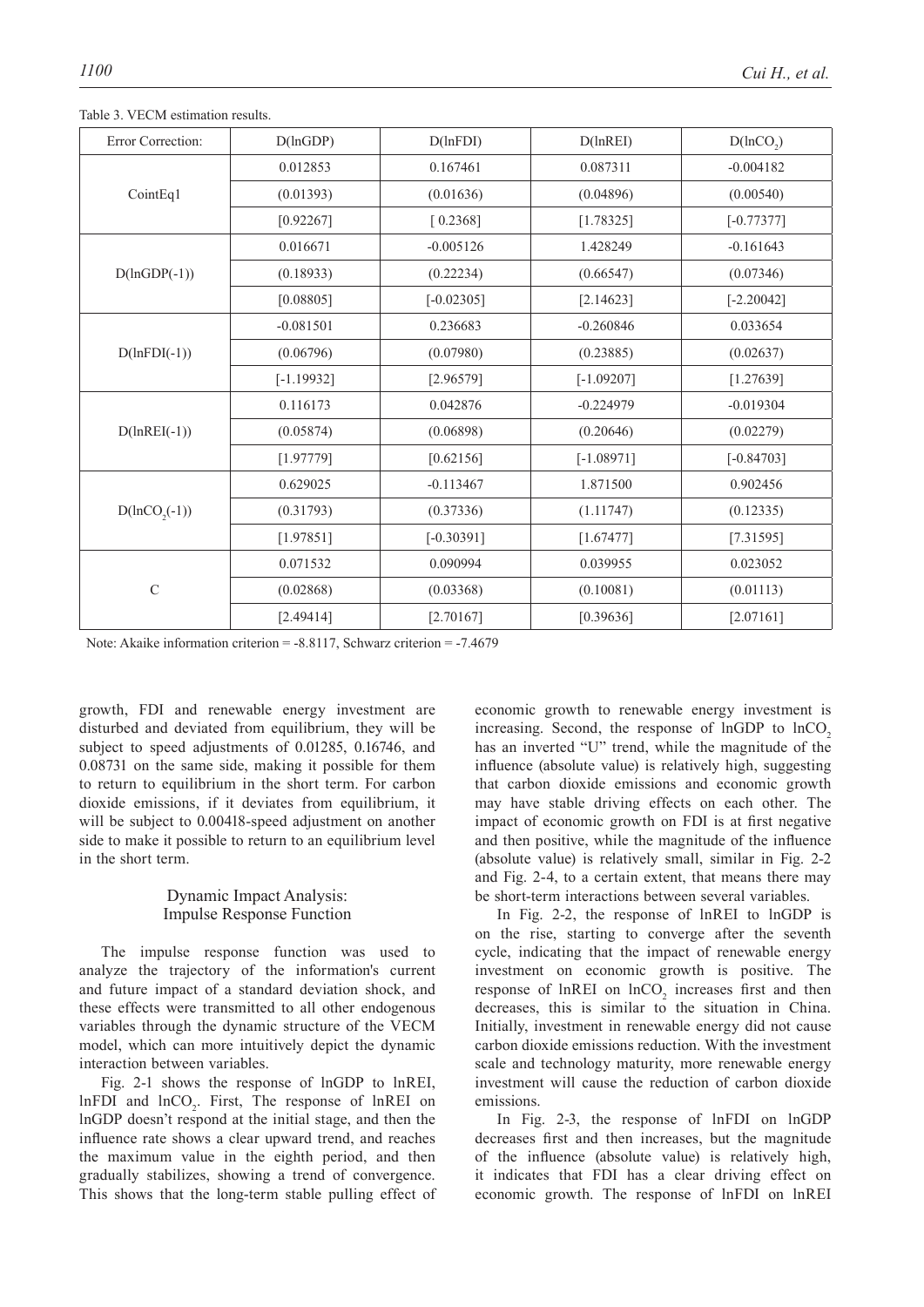

Fig. 2. Impulse response of the variables used in the study.

grows to a steady level after the third period, as the shock cycle goes on, the positive effect between lnFDI on lnREI gradually stabilizes. It can be seen that FDI has a certain promotion effect on renewable energy investment. Foreign countries promote the development of renewable energy in the host country through technology transfer or financial support. However, the response of  $lnFDI$  on  $lnCO<sub>2</sub>$  has an inverted "U" trend, while the magnitude of the influence (absolute value) is high. It can be seen that FDI while boosting economic growth and promoting renewable energy investment, has also increased host country carbon dioxide emissions.

Fig. 2-4 shows that the response of  $ln CO<sub>2</sub>$  to lnREI and lnGDP all peaked in the sixth period and then converged. In other words, China's economic development has always been inseparable from the consumption of traditional energy, but the carbon dioxide emitted by the consumption of large amounts of fossil energy has also caused serious environmental problems. Therefore, China should promote the development of renewable energy and increase investment in renewable energy.





#### Granger Causality Test

As can be seen from Table 4, the F-statistic of the null hypothesis that "ΔREI cannot Granger cause ΔGDP" is 6.2449, which means that we can reject the null hypothesis at the 10% significance level. At the same time, we can also reject the null hypothesis that "ΔGDP cannot Granger cause ΔREI". Results in Table 4 indicate that renewable energy investment does have a two-way Granger causal relationship with economic growth. It can be seen that at the same time as economic development, China is also vigorously developing renewable energy, and increasing investment in renewable energy guarantees the smooth development of renewable energy. Investment in renewable energy has also directly caused economic growth. It can be found that there is a two-way Granger causality relationship between carbon dioxide emissions and economic growth, which means that the development of China's economy at the current stage is inseparable from the consumption of traditional energy.

The causality test at the 10% level of significance shows that for ΔFDI, ΔREI reject the null hypothesis

Fig 2-2 Response of InREI to Innovations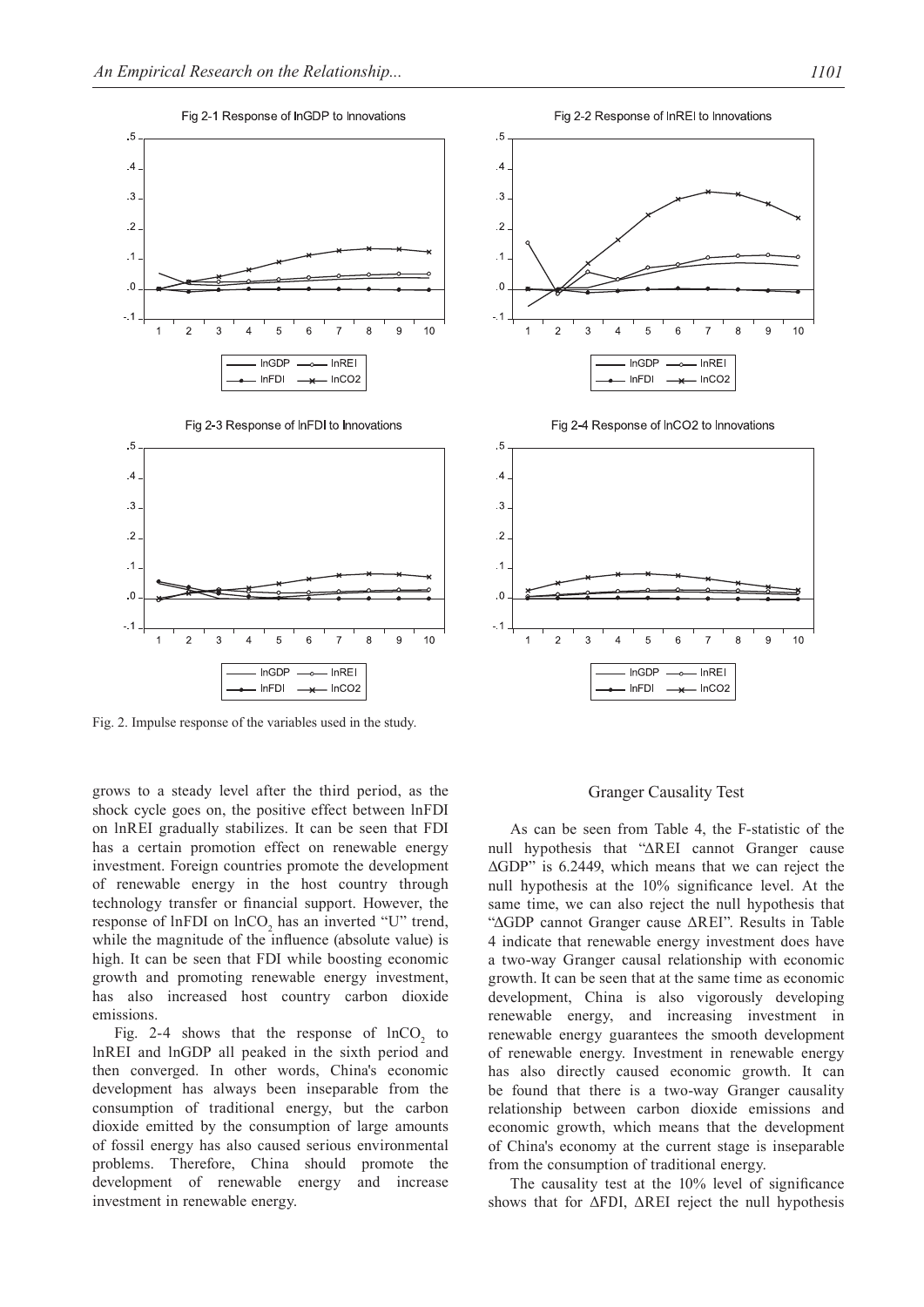| Null Hypothesis:                                           | F-Statistic | Prob   | Conclusion             |
|------------------------------------------------------------|-------------|--------|------------------------|
| $\Delta$ REI cannot Granger cause $\Delta$ GDP             | 6.2449      | 0.0194 | Reject null hypothesis |
| $\triangle$ GDP cannot Granger cause $\triangle$ REI       | 4.3554      | 0.0472 | Reject null hypothesis |
| ∆FDI cannot Granger cause ∆GDP                             | 0.1549      | 0.6972 | Accept null hypothesis |
| $\triangle$ GDP cannot Granger cause $\triangle$ FDI       | 3.4497      | 0.0751 | Accept null hypothesis |
| $\Delta CO$ , cannot Granger cause $\Delta GDP$            | 20.1996     | 0.0001 | Reject null hypothesis |
| $\Delta$ GDP cannot Granger cause $\Delta$ CO <sub>2</sub> | 4.4542      | 0.0450 | Reject null hypothesis |
| ∆FDI cannot Granger cause ∆REI                             | 5.8233      | 0.0235 | Reject null hypothesis |
| $\Delta$ REI cannot Granger cause $\Delta$ FDI             | 0.0766      | 0.7842 | Accept null hypothesis |
| ΔCO <sub>2</sub> cannot Granger cause ΔREI                 | 27.9150     | 0.0000 | Reject null hypothesis |
| $\Delta$ REI cannot Granger cause $\Delta$ CO <sub>2</sub> | 9.2130      | 0.0055 | Reject null hypothesis |
| ΔCO <sub>2</sub> cannot Granger cause ΔFDI                 | 4.5497      | 0.0429 | Reject null hypothesis |
| $\Delta$ FDI cannot Granger cause $\Delta$ CO <sub>2</sub> | 0.0270      | 0.8706 | Accept null hypothesis |

Table 4. Granger causality test results.

Note: The conclusions in this table are judged at a significance level of 10%.

that FDI cannot cause renewable energy investment. This also confirms our previous analysis. For  $\Delta CO_2$ , ΔREI and ΔFDI reject the null hypothesis, indicating that carbon dioxide emissions are a Granger cause of renewable energy investment and FDI. We can also find that carbon dioxide emissions do have a two-way Granger causal relationship with renewable energy investment.

From the perspective of China's current economic development, the development of China's economy has caused a large amount of carbon dioxide emissions, and at the same time, it has also driven investment in renewable energy. The development of renewable energy is the key to reducing carbon dioxide. Therefore, it is necessary to reasonably arrange investment in renewable energy. From the aspect of FDI, FDI also directly causes investment in renewable energy, and making good use of FDI is also conducive to achieving carbon dioxide reduction goals.

# **Conclusion**

 This study is the first study to examine the relationship between economic growth, renewable energy investment, FDI and carbon dioxide emissions in China. The unit root test, co-integration test, VECM model, and impulse response function analysis are used to analyze the relevant data from 1990 to 2018. The results indicate the existence of a co-integration relationship among the variables. Moreover, by VECM model estimation, the results suggest that the four variables are affected by the equilibrium relationship. If the equilibrium relationship is broken, it will be adjusted to the long-term equilibrium level in the short term. Further analysis from impulse response function indicates that, renewable energy investment and carbon dioxide emissions are both positively influenced by economic growth, also found renewable energy investment and economic growth are both positively influenced by FDI. Moreover, through Granger Causality tests, we can indicate that renewable energy investment and carbon dioxide emissions do have a two-way Granger causal relationship with economic growth, and they also exit Granger causal relationships from FDI to renewable energy investment.

According to the results obtained from the empirical study summarized above, this paper reveals some important policy implications. From the perspective of economic growth, increasing the investment in renewable energy is currently conducive to economic growth, and it is also conducive to the reduction of carbon dioxide. The empirical results in this study also confirm that FDI can promote China's renewable energy investment, how to turn FDI growth into faster growth of renewable energy is an important issue that policy makers need to seriously consider. Although China has published and formulated a series of laws and policies for renewable energy development, including China Renewable Energy Law and the 13th Five-Year Plan for renewable energy development, there are still some problems remaining for the development of renewable energy. The main goals of China Renewable Energy Law and the 13<sup>th</sup> Five-Year Plan for renewable energy development are to increase renewable energy utilization, increase energy supply, improve energy structure and ensure energy security, but there are also some limitations, In China, traditional energy companies are the main taxpayers in many provinces, and there exists local government protection. Due to technical reasons, the exploitation of renewable energy usually has a high risk, which many private enterprises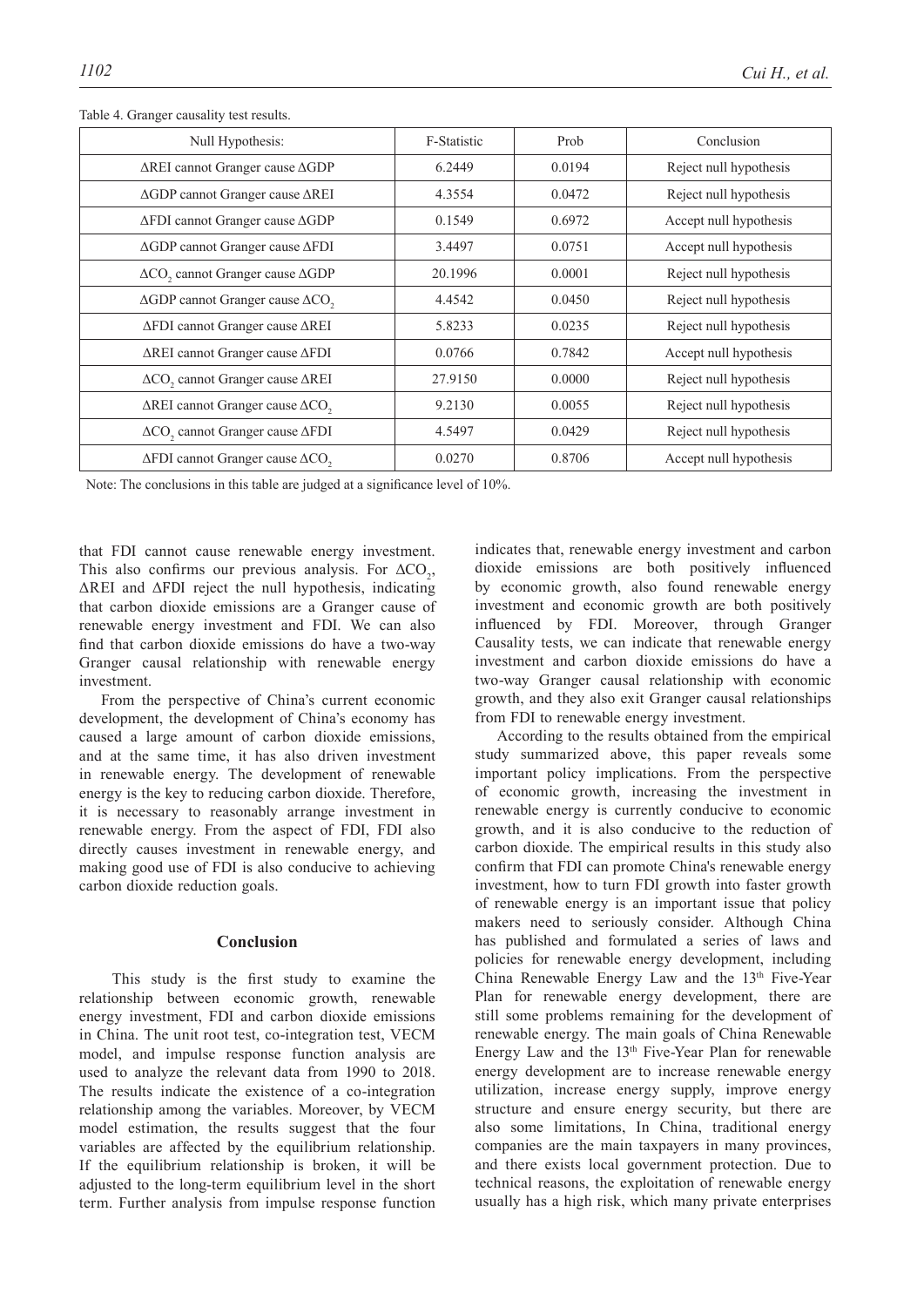cannot bear. At the same time, these two policies have not proposed how to establish good market competition mechanisms to reduce the cost of renewable energy generation to ensure that the potential of renewable energy is fully explored. FDI will be an effective tool in these regards. The renewable energy industry in developed countries is relatively mature and can promote China's renewable energy development. So the government should reasonably arrange a renewable energy investment plan, guide funds into the renewable energy industry promote renewable energy technology innovation. reasonable financial subsidies and maintain reasonable price levels to attract more small and medium private enterprises into the renewable energy industry, promoting the marketization of renewable energy.

As we all know, China's economic development is highly dependent on investment and exports. After China's economy entered a new normal in 2014, an important goal of China's economic structural transformation was to transform the engine of economic growth from capital accumulation to innovation.Traditional industry investment was relatively saturated, and the demand for investment in emerging industries was increasing. Renewable energy is an emerging high-tech technology industry and a multidisciplinary technology-intensive industry.But the current technological level of renewable energy in China limits the development of renewable energy, and many core technologies came from abroad. It is essential to increase R&D spending, make better use of talents in universities and research institutions, strengthen cooperation with enterprises, and accelerate basic research and team building for renewable energy technologies, which will help accelerate the commercialization of new energy technologies. In addition, using FDI to guide the upgrading of industrial structure is also a very important issue, but policy makers should also consider that when introducing FDI, China should pay more attention to the investment quality and avoid becoming the "pollution haven" of developed economies. Future FDI policy should prevent polluting enterprises from entering the market in the energy industry. The government should also promote renewable energy in a variety of ways, deepen the public's understanding and concern about renewable energy, increase public environmental awareness, and promote renewable energy consumption. In emerging countries like China, although fossil fuels will remain the most important source of energy in the near future, in order to ensure sustainable development, it is necessary to further promote renewable energy.

### **Acknowledgements**

The authors are very grateful to reviewers and Editor-in-Chief Prof. Jerzy Radecki for their insightful comments that helped us sufficiently improve the quality of this paper.

# **Conflict of Interest**

The authors declare no conflict of interest.

#### **References**

- 1. LONG X., NAMINSE E., DU J., ZHUANG J. Nonrenewable energy, renewable energy, carbon dioxide emissions and economic growth in China from 1952 to 2012. Renewable and Sustainable Energy Reviews, **52,**  680, **2015**.
- 2. AZMAN-SAINI W., LAW S., AHMAD A. FDI and economic growth: New evidence on the role of financial markets. Economics Letters, **107** (2), 211, **2010**.
- 3. DOYTCH N., NARAYAN S. Does FDI influence renewable energy consumption? An analysis of sectoral FDI impact on renewable and non-renewable industrial energy consumption. Energy Eco nomics, **54,** 291, **2016**.
- 4. TUGCU C., OZTURK I., ASLAN A. Renewable and non-renewable energy consumption and economic growth relationship revisited: Evidence from G7 countries. Energy Economics, **34** (6), 1942, **2012**.
- 5. AMRI F. The relationship amongst energy consumption (renewable and non-renewable), and GDP in Algeria. Renewable and Sustainable Energy Reviews, **76**, 62, **2017**.
- 6. LIN B., MOUBARAK M. Renewable energy consumption – Economic growth nexus for China. Renewable and Sustainable Energy Reviews, **40**, 111, **2014**.
- 7. ITO K.  $CO<sub>2</sub>$  emissions, renewable and non-renewable energy consumption, and economic growth: Evidence from panel data for developing countries. International Economics, **151**, 1, **2017**.
- 8. HUANG Z., HUANG L. Individual new energy consumption and economic growth in China. The North American Journal of Economics and Finance, **2019**.
- 9. BHATTACHARYA M., PARAMATI S.R., OZTURK I., BHATTACHARYA S. The effect of renewable energy consumption on economic growth: Evidence from top 38 countries. Applied Energy, **162**, 733, **2016**.
- 10. OCAL O., ASLAN A. Renewable energy consumptioneconomic growth nexus in Turkey. Renewable & Sustainable Energy Reviews, **28**, 494, **2013**.
- 11. MAJI I., SULAIMAN C., ABDUL-RAHIM A.S. Renewable energy consumption and economic growth nexus: A fresh evidence from West Africa. Energy Reports, **5**, 384, **2019**.
- 12. PAYNE J. On the dynamics of energy consumption and output in the US. Applied Energy, **86** (4), 575, **2009**.
- 13. YILDIRIM E., SUKRUOGLU D., ASLAN A. Energy consumption and economic growth in the next 11 countries: The bootstrapped autoregressive metric causality approach. Energy Economics, **44**, 14, **2014**.
- 14. AKHMAT G., ZAMAN K. Nuclear energy consumption, commercial energy consumption and economic growth in South Asia: Bootstrap panel causality test. Renewable and Sustainable Energy Reviews, **25**, 552, **2013**.
- 15. KHOSHNEVIS YAZDI S., SHAKOURI B. The renewable energy, CO<sub>2</sub> emissions, and economic growth: VAR model. Energy Sources, Part B: Economics, Planning, and Policy, **13** (1), 53, **2017**.
- 16. ANG J.  $CO<sub>2</sub>$  emissions, energy consumption, and output in France. Energy Policy, **35**(10), 4772, **2007**.
- 17. BEN JEBLI M., BEN YOUSSEF S., APERGIS N. The dynamic linkage between renewable energy, tourism, CO<sub>2</sub>